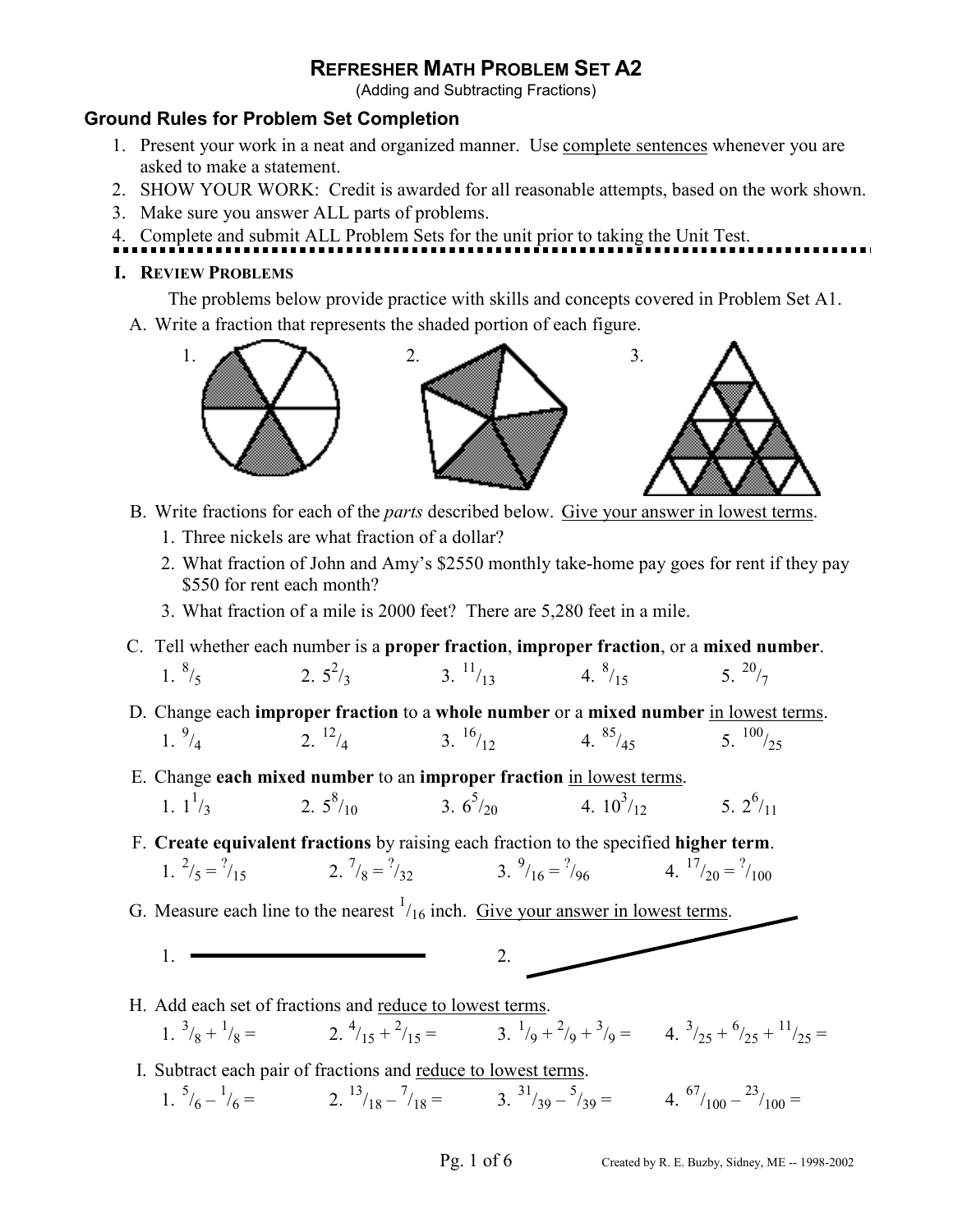(Adding and Subtracting Fractions)

- J. Completely solve each problem using steps (*i*), (*ii*), and (*iii*) below. Reduce all fractions.
	- *i*. State what it is you are to find. Give your answer as a complete sentence.
	- *ii*. Solve the problem, showing your work.
	- *iii*. State the answer in a complete sentence.
- 1. On the first day of her trip to visit her parents Julie covers  $\frac{4}{20}$  of the total trip distance. The second day she only covers  $\frac{2}{20}$  of the total trip distance because she stopped to visit a friend. To make up for lost time, she travels  $\frac{6}{20}$  of the total trip distance on the third day. What fraction of the total trip distance has she completed by the end of the third day?
- 2. Jeremy cuts  $8^3$ /<sub>8</sub> inches from a  $36^7$ /<sub>8</sub> long board. How long is the remaining piece of wood?

## **II. DIVISIBILITY RULES**

Both when **reducing fraction** and when **finding common denominators** it is helpful to be able to tell at a glance whether one number can be divided evenly by another. There are many **divisibility rules**; however, for now we will concern ourselves with just three basic rules: **divisibility by 2**, **divisibility by 3**, and **divisibility by 5**. These three rules will allow us to check for divisibility by many common factors, since we can use them sequentially or in combination. (For example, a number that is divisible by 2, 3, and 5 is also divisible by  $30 - 2 \times 3 \times 5 = 30$ .)

The rules for determining if a number can be divided by 2, 3, or 5 are given below:

- A number is **divisible by 2** if it is an **even number**. (Example: 58 is even, therefore it is divisible by 2.)
- A number is **divisible by 3** if the **sum of its digits is divisible by 3**. (Example: The sum of the digits of 528 is 15  $[5 + 2 + 8 = 15]$ . 15 is divisible by 3, therefore 528 is divisible by 3.)
- A number is **divisible by 5** if **it ends in a 0 or 5**. (Example: 25,670 ends in a 0, therefore it is divisible by 5.)
- A. Use the divisibility rules to state whether each of the numbers below is divisible by 2.
	- 1. 30 2. 42 3. 35
- B. Use the divisibility rules to state whether each of the numbers in Problem A above is divisible by 3.
- C. Use the divisibility rules to state whether each of the numbers in Problem A above is divisible by 5.

## **III. ADDING & SUBTRACTING FRACTIONS & MIXED NUMBERS WITH UNLIKE DENOMINATORS**

As discussed in Sections V and VI of Problem Set A1, **fractions can only be added or subtracted if they have the same denominators**. There are several strategies that can be used to find **Least Common Denominators (LCD)**. For now, however, we will focus on just two.

- 1. Check to see if the largest denominator is divisible by each of the smaller denominators. If it is, then the largest denominator is the Least Common Denominator.
- 2. List several multiples of each denominator. The smallest number that appears in all the lists is the LCD.

Although these approaches are not always the fastest, they will enable you to find the LCD of any fractions.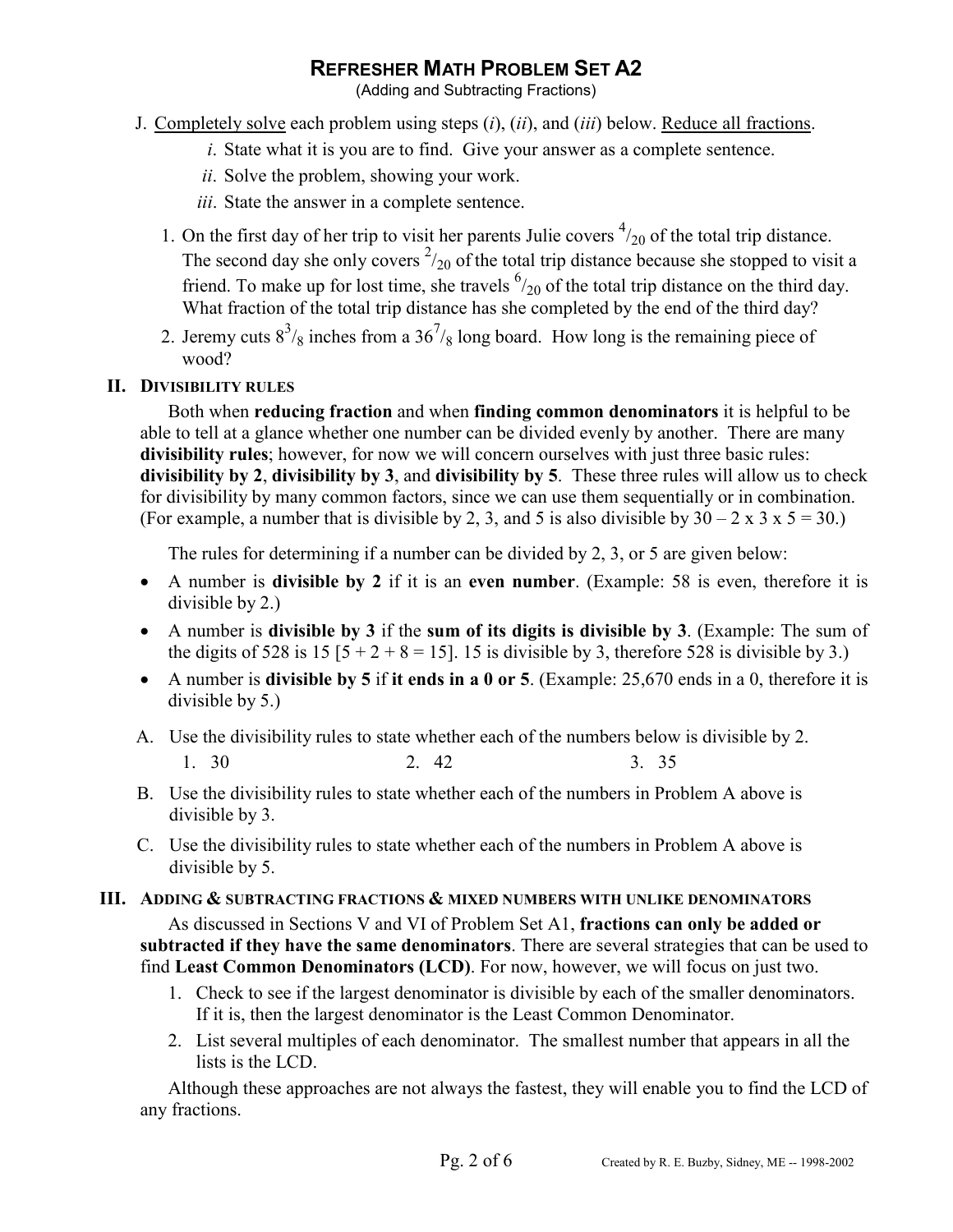(Adding and Subtracting Fractions)

## **SAMPLE PROBLEM 1 DEMONSTRATES HOW TO USE THESE STRATEGIES TO FIND LCDS.**

| <b>SAMPLE PROBLEM 1 WITH SOLUTION</b>                           |                                                                                                                                                                                                              |                                                                                                                                                                              |  |  |
|-----------------------------------------------------------------|--------------------------------------------------------------------------------------------------------------------------------------------------------------------------------------------------------------|------------------------------------------------------------------------------------------------------------------------------------------------------------------------------|--|--|
|                                                                 |                                                                                                                                                                                                              | Find the Least Common Denominator (LCD) of each set of the fractions below.                                                                                                  |  |  |
| a. $\frac{3}{4}$ , $\frac{7}{16}$ , $\frac{\&^{13}}{\sqrt{32}}$ | <b>Solution:</b><br>Check to see if the largest denominator is divisible by<br>each of the smaller denominators.<br>$\geq$ 32 is divisible by both 16 (2 times) and<br>4 (8 times), therefore 32 is the LCD. |                                                                                                                                                                              |  |  |
| b. $\frac{2}{5}$ , $\frac{5}{8}$ , and $\frac{7}{20}$           |                                                                                                                                                                                                              | <b>Solution:</b> 1. Check to see if the largest denominator is divisible by<br>each of the smaller denominators.<br>$\geq 20$ is NOT divisible by 8, thus 20 is NOT the LCD. |  |  |
|                                                                 | 2. List several multiples of each denominator. (I usually<br>start by listing 4 or 5 multiples of the largest<br>denominator. I can always add to the list, if needed.)                                      |                                                                                                                                                                              |  |  |
|                                                                 |                                                                                                                                                                                                              | Multiples of 20: 20, 40, 60, 80                                                                                                                                              |  |  |
|                                                                 |                                                                                                                                                                                                              | Multiples of 8: 8, 16, 24, 32, 40                                                                                                                                            |  |  |
|                                                                 |                                                                                                                                                                                                              | Multiples of 5: 5, 10, 15, 20, 25, 30, 35, 40                                                                                                                                |  |  |
|                                                                 |                                                                                                                                                                                                              | $\geq 40$ is the smallest number that appears in all three<br>lists, therefore 40 is the LCD.                                                                                |  |  |

 A. Find the Least Common Denominator (LCD) of each set of the fractions. Refer to Sample Problem 1 and the examples on pages 25 & 26 of Contemporary's Number Power 2, as needed. 1.  $^{1}/_{4}$  & <sup>5</sup>  $\frac{1}{8}$  2.  $\frac{2}{9}$  &  $\frac{1}{6}$  3. 3  $/$ <sub>5</sub> &  $^3/$ <sub>8</sub>

**SAMPLE PROBLEM 2 DEMONSTRATES HOW TO ADD AND SUBTRACT FRACTIONS AND MIXED NUMBERS WITH UNLIKE DENOMINATORS.**

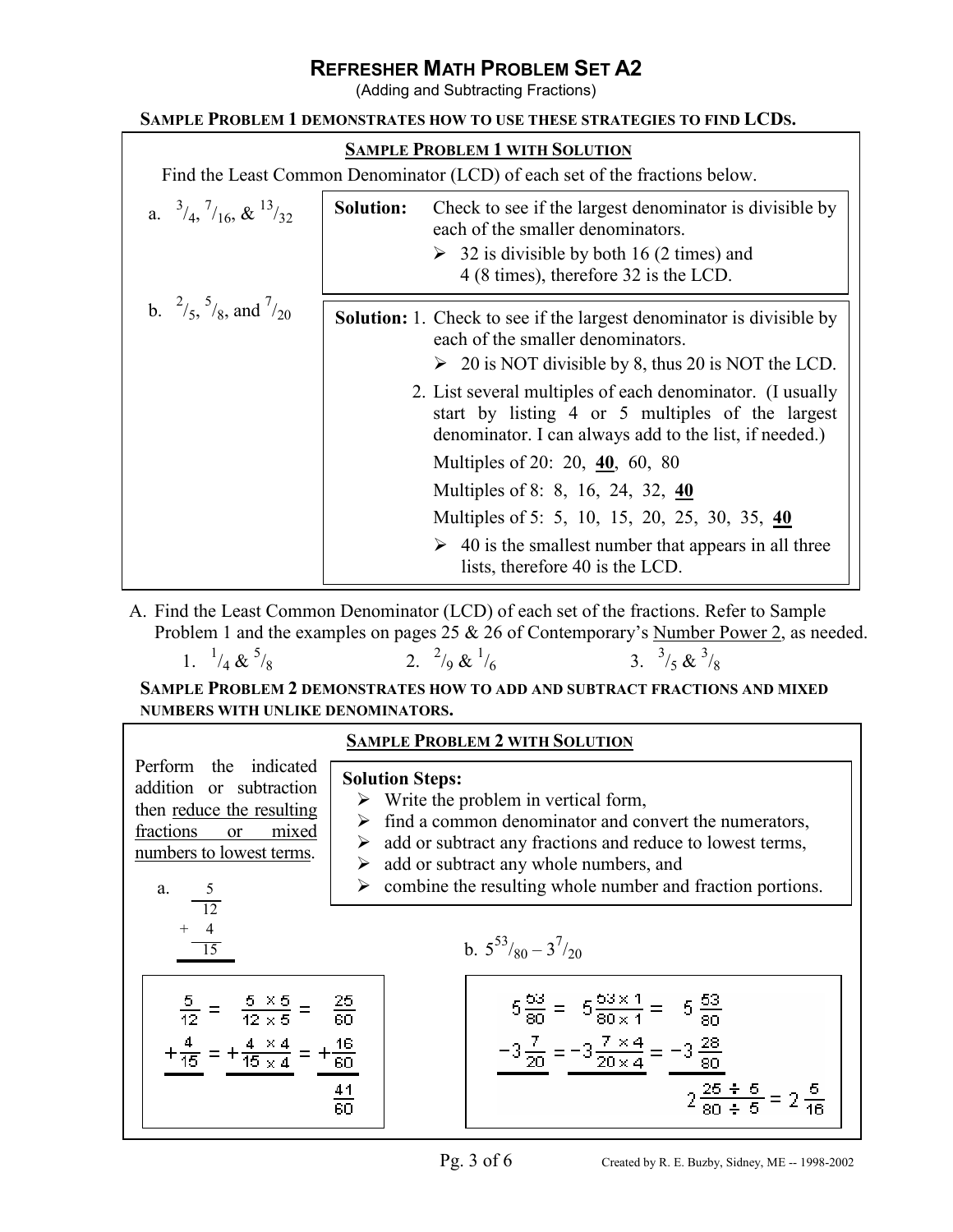(Adding and Subtracting Fractions)

 B. Perform the indicated addition or subtraction then reduce the resulting fractions or mixed numbers to lowest terms. Refer to Sample Problem 2, as needed. For more practice, see pages 32 and 33 of Contemporary's Number Power 2 work-text.

| $\frac{23}{40}$                  | $\frac{3}{10}$                   | $25\frac{9}{10}$           |
|----------------------------------|----------------------------------|----------------------------|
| $\frac{-\frac{5}{16}}{1}$        | 2. $+\frac{8}{15}$               | $\frac{-19\frac{2}{5}}{3}$ |
| 4. $\frac{1}{2} + \frac{2}{5} =$ | 5. $\frac{7}{8} - \frac{1}{4} =$ | 6. $10^5/g + 5^1/g =$      |

### **IV. CARRYING WHEN ADDING FRACTIONS & MIXED NUMBERS**

Often when adding fractions and mixed numbers the result contains an improper fraction. In these cases we change the improper fraction to a mixed number then add the resulting whole number portion to the whole number portion of the original answer.

### **SAMPLE PROBLEM 3 DEMONSTRATES CARRYING WHEN ADDING FRACTIONS AND MIXED NUMBERS.**

| <b>SAMPLE PROBLEM 3 WITH SOLUTION</b>                                                                                           |                                                                                                                                                                                                                                                                                                                                                                                   |  |  |  |
|---------------------------------------------------------------------------------------------------------------------------------|-----------------------------------------------------------------------------------------------------------------------------------------------------------------------------------------------------------------------------------------------------------------------------------------------------------------------------------------------------------------------------------|--|--|--|
| Perform the indicated<br>addition then reduce the<br>resulting fractions<br>or<br>numbers<br>mixed<br>to<br>lowest terms.<br>a. | <b>Solution Steps:</b><br>Write the problem in vertical form,<br>find a common denominator and convert the numerators,<br>add the fraction portions and reduce to lowest terms,<br>convert the resulting improper fraction to a mixed number,<br>add the whole numbers <i>(including from the step above)</i> ,<br>combine the resulting whole number and fraction portions.<br>➤ |  |  |  |
| $=\frac{5}{6} \times \frac{5}{5} = \frac{25}{30}$<br>$= +\frac{7}{15} \times \frac{2}{5}$                                       | b. $2^5$ / <sub>8</sub> + $4^7$ / <sub>16</sub><br>$2\frac{5}{8} \times \frac{2}{2} = 2\frac{10}{16}$<br>= $+4\frac{7}{16} \times \frac{1}{1}$ = $+4\frac{7}{16}$<br>$6\frac{17}{48} = 6 + 1\frac{1}{48} =$                                                                                                                                                                       |  |  |  |

 A. Perform the indicated addition, then reduce the resulting fractions or mixed numbers to lowest terms. Refer to Sample Problem 3, as needed. For more practice, see pages 25 – 28 of Contemporary's Number Power 2 work-text.

| $\frac{3}{4}$                     | $\frac{3}{5}$                     | $27\frac{7}{10}$                      |
|-----------------------------------|-----------------------------------|---------------------------------------|
| $\frac{5}{8}$                     | $5\frac{2}{3}$                    | $13\frac{3}{8}$                       |
| $1. \frac{+ \frac{5}{16}}{2}$     | $2. \frac{+ 3\frac{5}{8}}{2}$     | $3. \frac{+ 9\frac{9}{20}}{2}$        |
| $4. \frac{8}{25} + \frac{2}{3} =$ | $5. \frac{7}{12} + \frac{5}{6} =$ | $6. 16\frac{1}{6} + 52\frac{4}{15} =$ |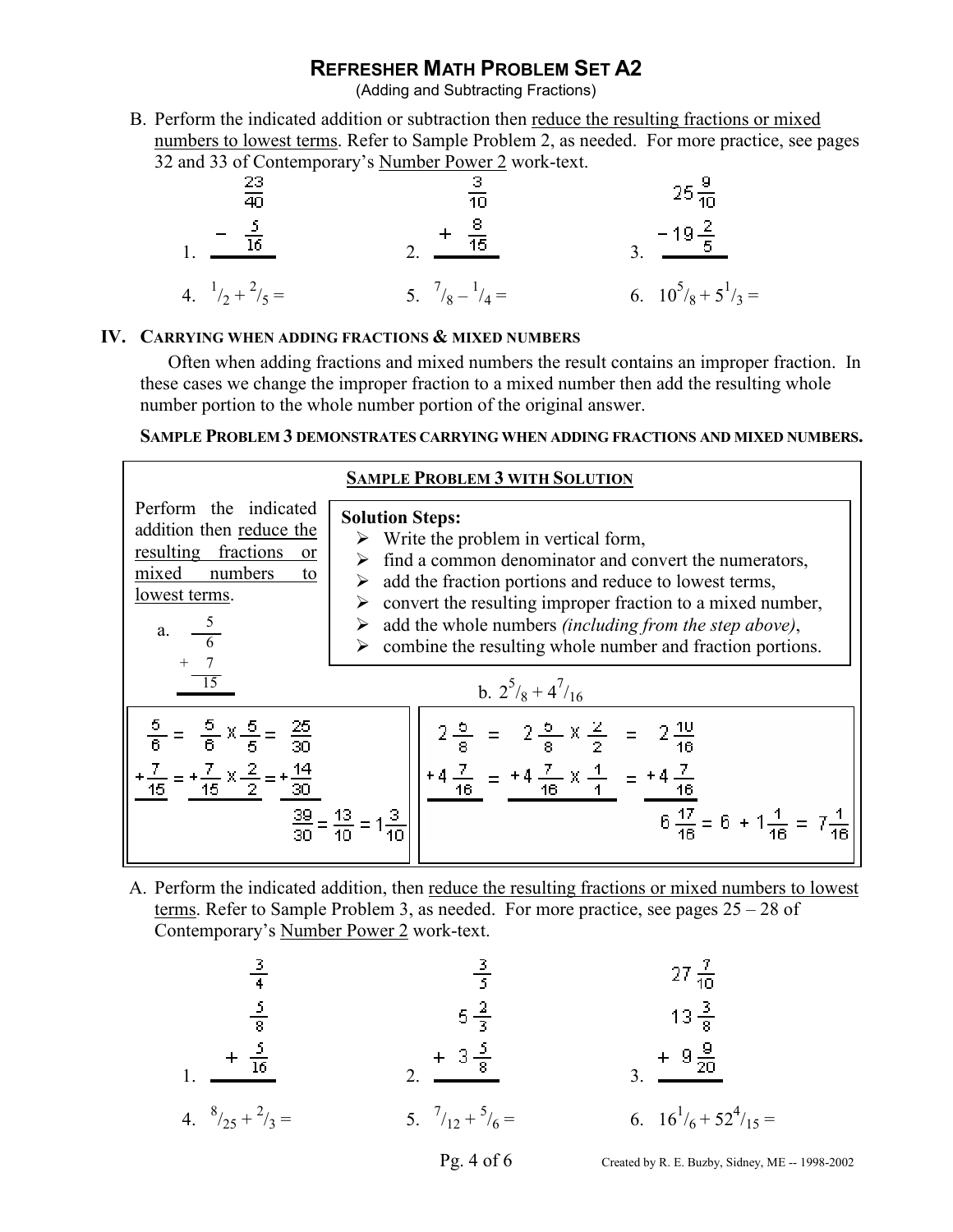(Adding and Subtracting Fractions)

## **V. BORROWING WHEN SUBTRACTING MIXED NUMBERS**

Sometimes when subtracting fractions and mixed numbers we have a situation where the fraction we are subtracting is larger than the one we are subtracting from. In these cases we need to borrow a unit from the mixed number we are subtracting from. **We need to remember to borrow based on the common denominator, then add what we borrow to the original numerator.** For example, if the LCD is 12 we borrow  $\frac{12}{12}$  and add this to the numerator.

**SAMPLE PROBLEM 4 DEMONSTRATES BORROWING WHEN SUBTRACTING MIXED NUMBERS.**

### **SAMPLE PROBLEM 4 WITH SOLUTION**

| Perform the indicated subtraction, then reduce the resulting fractions or mixed numbers to lowest terms.                                                                  |                                                                                                                                     |  |  |  |
|---------------------------------------------------------------------------------------------------------------------------------------------------------------------------|-------------------------------------------------------------------------------------------------------------------------------------|--|--|--|
| a. $8^{1}/8 - 3^{5}/6$                                                                                                                                                    | b. $7-4^{12}/16$                                                                                                                    |  |  |  |
| $8\frac{1}{8}$ = $8\frac{1\times3}{8\times3}$ = $8\frac{3}{24}$ = $7\frac{27}{24}$  <br>$-3\frac{5}{6} = -3\frac{5\times4}{6\times4} = -3\frac{20}{24} = -3\frac{20}{24}$ | 7 = $7\frac{0}{16}$ = $6\frac{16}{16}$<br>$-4\frac{12}{16} = -4\frac{12}{16} = -4\frac{12}{16}$<br>$2\frac{4}{16}$ = $2\frac{1}{4}$ |  |  |  |

 A. Perform the indicated subtraction, then reduce the resulting fractions or mixed numbers to lowest terms. Refer to Sample Problem 4, as needed. For more practice, see pages 34 – 36 of Contemporary's Number Power 2 work-text.

$$
2\frac{3}{8}
$$
  
\n
$$
5
$$
  
\n
$$
12\frac{2}{7}
$$
  
\n
$$
1. \frac{-\frac{5}{8}}{8}
$$
  
\n
$$
2. \frac{-1\frac{3}{5}}{8^{1/8}-5^{5/16}} = 3. \frac{-9\frac{2}{5}}{1^{11/20}-5/6} = 6. 1^{11/20}-5/6 = 6. 1^{11/20} = 6. 1^{11/20} = 6. 1^{11/20} = 6. 1^{11/20} = 6. 1^{11/20} = 6. 1^{11/20} = 6. 1^{11/20} = 6. 1^{11/20} = 6. 1^{11/20} = 6. 1^{11/20} = 6. 1^{11/20} = 6. 1^{11/20} = 6. 1^{11/20} = 6. 1^{11/20} = 6. 1^{11/20} = 6. 1^{11/20} = 6. 1^{11/20} = 6. 1^{11/20} = 6. 1^{11/20} = 6. 1^{11/20} = 6. 1^{11/20} = 6. 1^{11/20} = 6. 1^{11/20} = 6. 1^{11/20} = 6. 1^{11/20} = 6. 1^{11/20} = 6. 1^{11/20} = 6. 1^{11/20} = 6. 1^{11/20} = 6. 1^{11/20} = 6. 1^{11/20} = 6. 1^{11/20} = 6. 1^{11/20} = 6. 1^{11/20} = 6. 1^{11/20} = 6. 1^{11/20} = 6. 1^{11/20} = 6. 1^{11/20} = 6. 1^{11/20} = 6. 1^{11/20} = 6. 1^{11/20} = 6. 1^{11/20} = 6. 1^{11/20} = 6. 1^{11/20} = 6. 1^{11/20} = 6. 1^{11/20} = 6. 1^{11/20
$$

## **VI. ADDITION & SUBTRACTION PROBLEMS INVOLVING FRACTIONS WITH UNLIKE DENOMINATORS**

- A. Completely solve the problems below using steps (*i*), (*ii*), and (*iii*) below. Refer to Sample Problem 5 on the next page, as needed. Additional practice problems can be found on pages 29, 30, 37 and 38 of Contemporary's Number Power 2 work-text.
	- *i*. State what it is you are to find. Give your answer as a complete sentence.
	- *ii*. Solve the problem, showing your work.
	- *iii*. State the answer in a complete sentence.
- 1. Jill needs to ship three packages weighing  $2^3/4$  lb.,  $3^1/8$  lb., and  $1^2/3$  lb. What is the total weight that Jill will be shipping?
- 2. Jeff is making a bookshelf. To make one shelf he is going to cut a piece  $32^{5}/_{16}$  inches long from a board that measures  $95<sup>1</sup>/2$  inches. How long will the remaining piece be?
- 3. Larry bought a ten-pound bag of rice for some upcoming catering jobs. If he used  $2^5$ /<sub>8</sub> lb. of rice on the first job, how much rice does he have left?
- 4. Mary has a part-time job with flexible hours. Last week she worked  $4^{1/3}$  hours on Tuesday,  $3^{1/3}$ hours on Thursday, and  $4^3/4$  hours on Saturday. In all, how many hours did Mary work last week?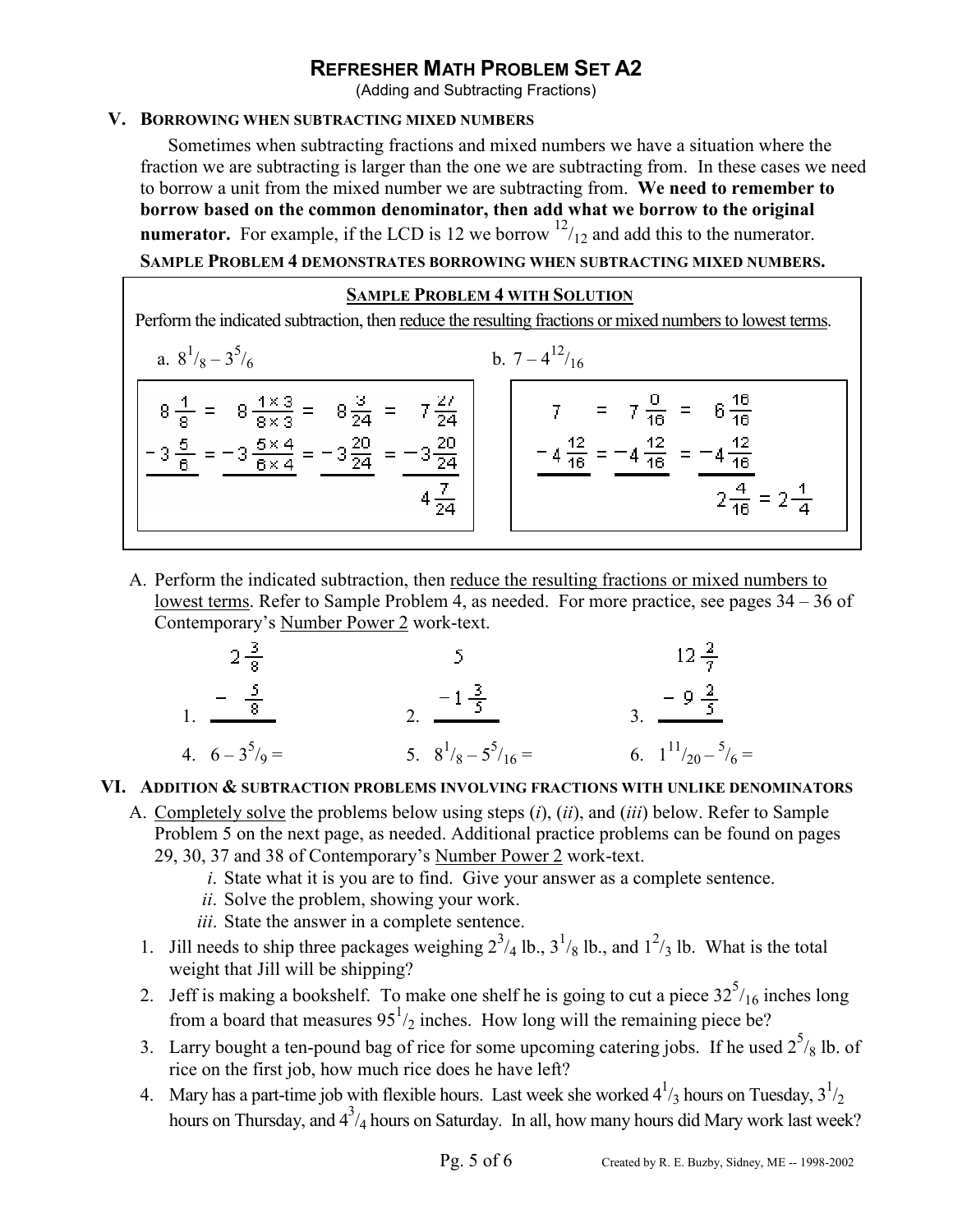(Adding and Subtracting Fractions)

#### **SAMPLE PROBLEM 5 DEMONSTRATES HOW TO SOLVE PROBLEMS WITH UNLIKE DENONINATORS.**

#### **SAMPLE PROBLEM 5 WITH SOLUTION**

### **The Problem:**

To figure out how much fuel has been added to a race car the pit crew compares the weight of the gas can before the pit stop to it's weight after the stop. How many pounds of fuel were added to the car's tank if the weight of the can was  $73^3$ /<sub>8</sub> lb. before the fill-up and  $18^3/4$  lb. afterwards?

### **The Solution:**

- *i*. We are to find how many pounds of fuel were added to the car's tank.
- *ii*. To find how many pounds of fuel were added to the car's tank we need to subtract the weight of the can after the fueling  $(18^3/4 \text{ lb.})$  from the weight of the can before the fueling  $(73^3/g \, lb.)$ . One estimate is 55 lb. (75 lb. – 20 lb.).

The calculation at the right  $73^{3}/_{8}$  lb. =  $73^{3}/_{8}$  lb. =  $72^{11}/_{8}$  lb. gives the exact amount needed  $-18^3/4$  lb. =  $-18^6/8$  lb. =  $-18^6/8$  lb.  $54 \frac{5}{8}$  lb.

*iii*. The crew added  $54<sup>5</sup>/8$  pounds of gas to the car's tank.

### **ANSWER KEY**

### **SECTION I: REVIEW PROBLEMS**

 Pg. 6 of 6 Created by R. E. Buzby, Sidney, ME -- 1998-2002 A1.  $^{2}/_{6}$  or  $^{1}/_{3}$  A2.  $^{3}/_{5}$  A3.  $^{6}/_{16}$  or  $^{3}/_{8}$  B1.  $^{3}/_{20}$  B2.  $^{11}/_{51}$  B3.  $^{25}/_{66}$ C1. Improper C2. Mixed C3. Proper C4. Proper C5. Improper D1.  $2^{1}/_{4}$  D2. 3 D3.  $1^{1}/_{3}$  D4.  $1^{8}/_{9}$  D5. 4 E1.  $\frac{4}{3}$  E2.  $\frac{29}{5}$  E3.  $\frac{25}{4}$  E4.  $\frac{41}{4}$  E5.  $\frac{28}{11}$ F1.  $? = 6$  F2.  $? = 28$  F3.  $? = 54$  F4.  $? = 85$  G1.  $2^{1}/_{16}$  in. G2.  $2^{1}/2$  in. H1.  $^{1}/2$  H2.  $^{2}/5$  H3.  $^{2}/3$  H4.  $^{4}/5$ I1.  $^{2}/_{3}$  I2.  $^{1}/_{3}$  I3.  $^{2}/_{3}$  I4.  $^{11}/_{25}$  J1.  $^{3}/_{5}$  trip J2.  $28^{1}/_{2}$  in. **SECTION II:** DIVISIBILITY RULES<br>A1. yes A2. yes A3. no A1. yes A2. yes A3. no B1. yes B2. yes B3. no C1. yes C2. no C3. yes **SECTION III: ADD & SUBTRACT FRACTIONS & MIXED NUMBERS WITH UNLIKE DENOMINATORS** A1. 8 A2. 18 A3. 40 B1.  $^{21}/_{80}$  B2.  $^{5}/_6$  B3.  $6^{1}/_2$  B4.  $^{9}/_{10}$  B5.  $^{5}/_8$  B6.  $15^{23}/_{24}$ **SECTION IV: CARRYING WHEN ADDING FRACTIONS & MIXED NUMBERS** A1.  $1^{11}/_{16}$  A2.  $9^{107}/_{120}$  A3.  $50^{21}/_{40}$  A4.  $7^{4}/_{75}$  A5.  $1^{5}/_{12}$  A5.  $68^{13}/_{30}$  **SECTION V: BORROWING WHEN SUBTRACTING FRACTIONS & MIXED NUMBERS** A1  $1^{3}/_{4}$  A2.  $3^{2}/_{5}$  A3.  $2^{31}/_{35}$  A4.  $2^{4}/_{9}$  A5.  $2^{13}/_{16}$  A6.  $4^{3}/_{60}$ **SECTION VI: ADDITION & SUBTRACTION PROBLEMS INVOLVING UNLIKE DENOMINATORS** A1.  $7^{13}/_{24}$  lb. A2.  $63^{3}/_{16}$  in. A3.  $7^{3}/_{8}$  lb. A4.  $12^{7}/_{12}$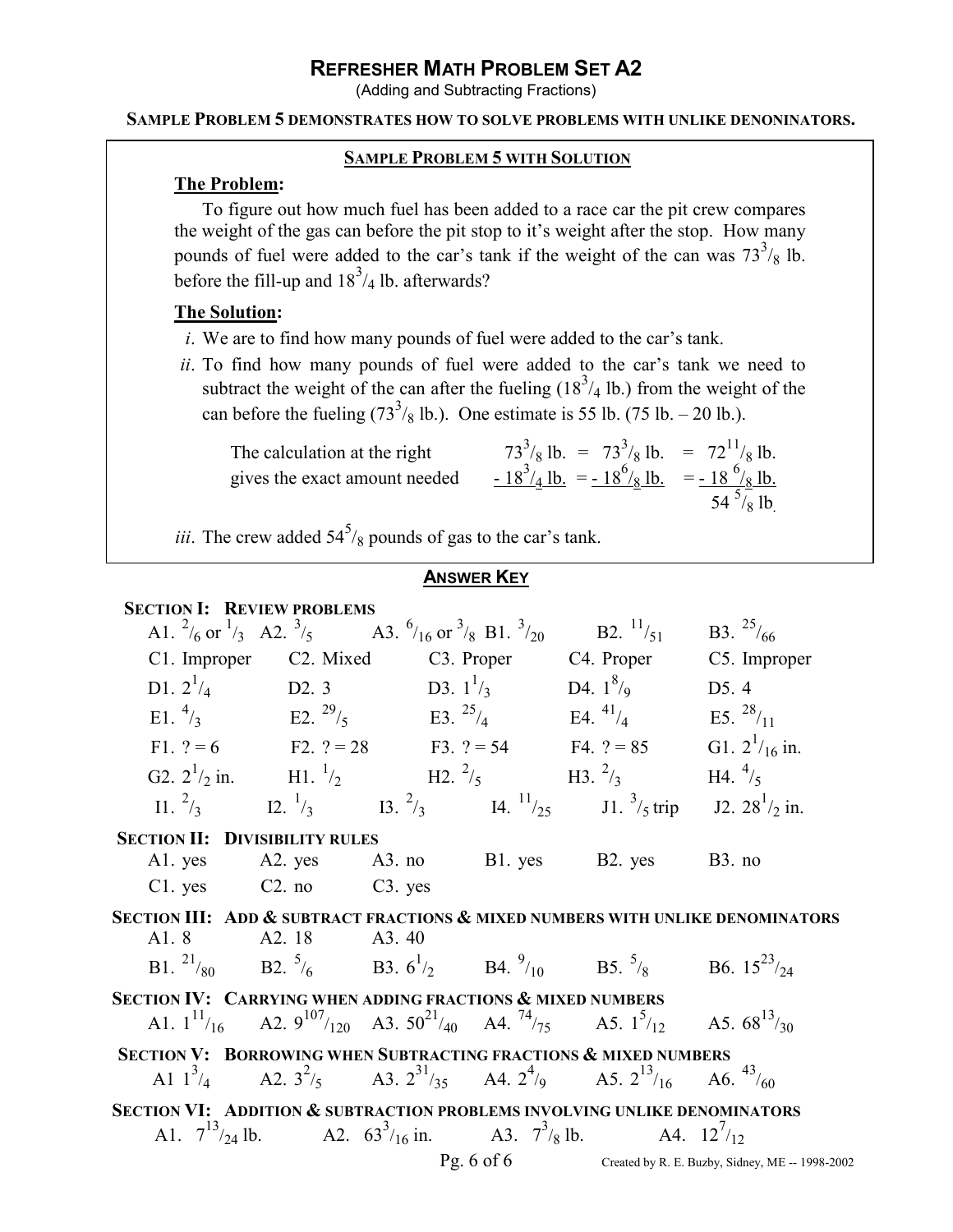# **FRACTION FRAMEWORK ADDITION EXAMPLE**

**SAMPLE PROBLEM 1 (Fraction Addition):** 

$$
\frac{7}{10} + \frac{7}{15} =
$$

### STEP 1:

Convert the problem layout from horizontal to vertical.

|   | 7  |  |
|---|----|--|
|   |    |  |
|   | 10 |  |
|   |    |  |
|   | 7  |  |
| t |    |  |
|   | 15 |  |

### STEP 2:

Determine the Least Common Denominator (LCD).

- 1. Check to see if the smaller denominator, 10, divides evenly into the larger denominator, 15. It DOES NOT, so ...
- 2. Check to see if the denominators have any common factors. If they DO NOT, the LCD is found by multiplying the denominators. However, both 10 & 15 divide evenly by 5, so ...
- 3. Check other multiples of 15, in order, until we find one that will divide evenly by 10.

2 x 15 = 30, which DOES divide by 10.  $(30 \div 10 = 3)$ . Therefore, 30 is our LCD.

### STEP 3:

Create a framework similar to that shown below, placing the LCD under the fraction bar of your "target" fraction. (This is the one all the way to the right.)



## STEP 4:

For each fraction, find the number you have to multiply it's original denominator by to get the LCD your "target" fraction. Write this number both above and below the fraction bar of the MIDDLE *Imultiplierl* fraction.

(We can do this because "any number divided by itself is 1" and "multiplying any number by 1 does not change its value.'7

For this example:

- The top fraction multiplier is 3, since  $10 \times 3 = 30$ .
- The bottom fraction multiplier is 2, since  $15 \times 2 = 30$ .

Our framework at this point is shown below.

| 7      | з   |         |
|--------|-----|---------|
| ж      | $=$ |         |
| 10     | з   | 30      |
|        |     |         |
| 7      | 2   |         |
| +<br>х |     | $=$ $+$ |
| 15     | 2   | 30      |
|        |     |         |

(Continued on next page)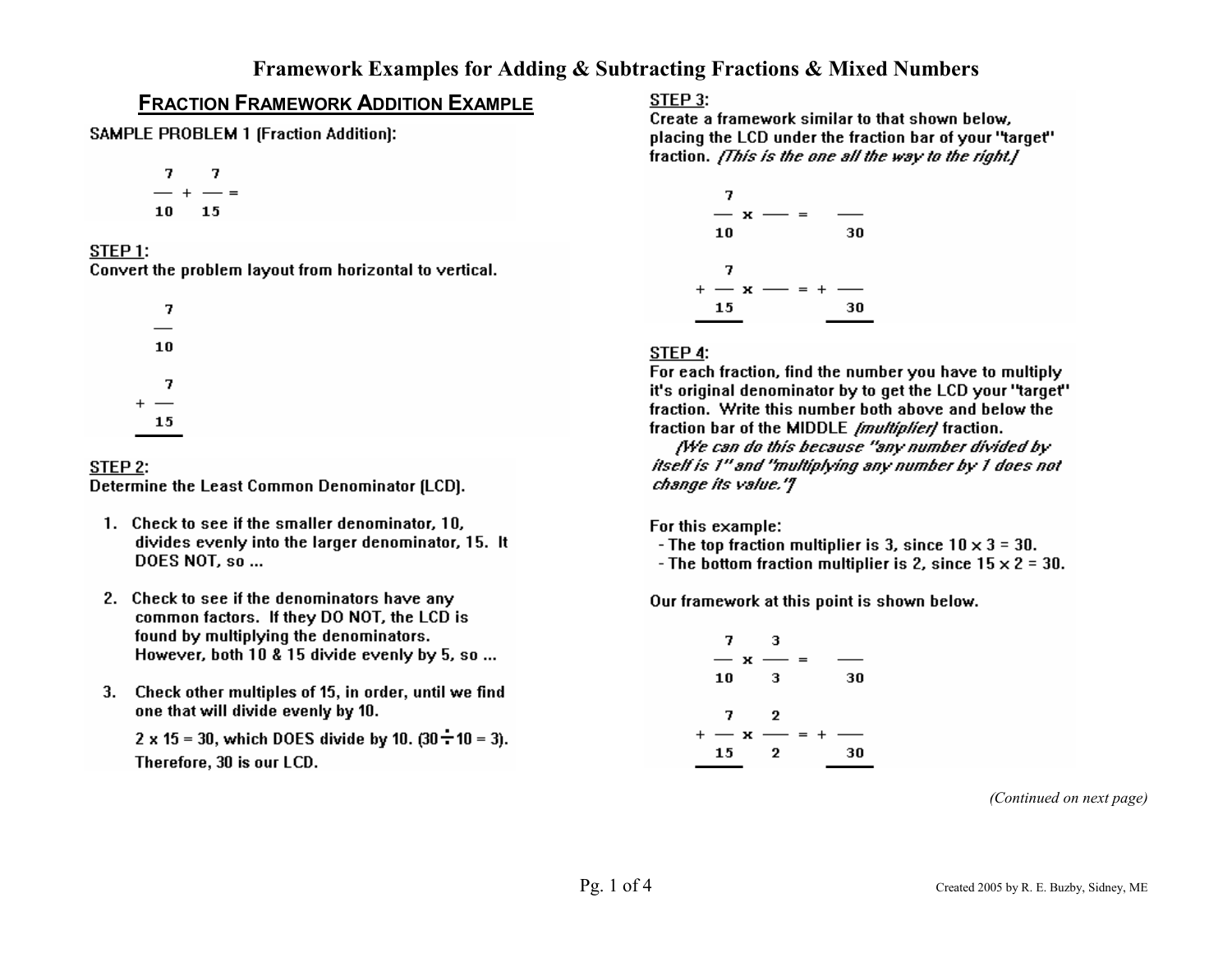## Framework Examples for Adding & Subtracting Fractions & Mixed Numbers

#### STEP 5:

For each fraction, multiply it's original numerator by the numerator of the MIDDLE /multiplier/fraction and write the result as the numerator of your "target" fraction.

For this example:

- For the top fraction:  $7 \times 3 = 21$ .
- For the bottom fraction:  $7 \times 2 = 14$ .

Our framework at this point is shown below.



### STEP<sub>6</sub>:

Add the numerators of your "target" fractions and write the resulting fraction below your "target" fractions.

Our framework at this point is shown below.



### STEP 7:

If the resulting fraction is not already in lowest terms, reduce it by dividing it's numerator and denominator by their common factor(s).

In this problem, the numerator [35] and denominator [30] have a common factor of 5.



#### STEP 8:

If the resulting fraction is an improper fraction, change it to a mixed number by dividing the numerator by the denominator. *(This can be done using long division*) as demonstated in the box to the right of the problem.

In the end, our final solution looks somerhing like this:

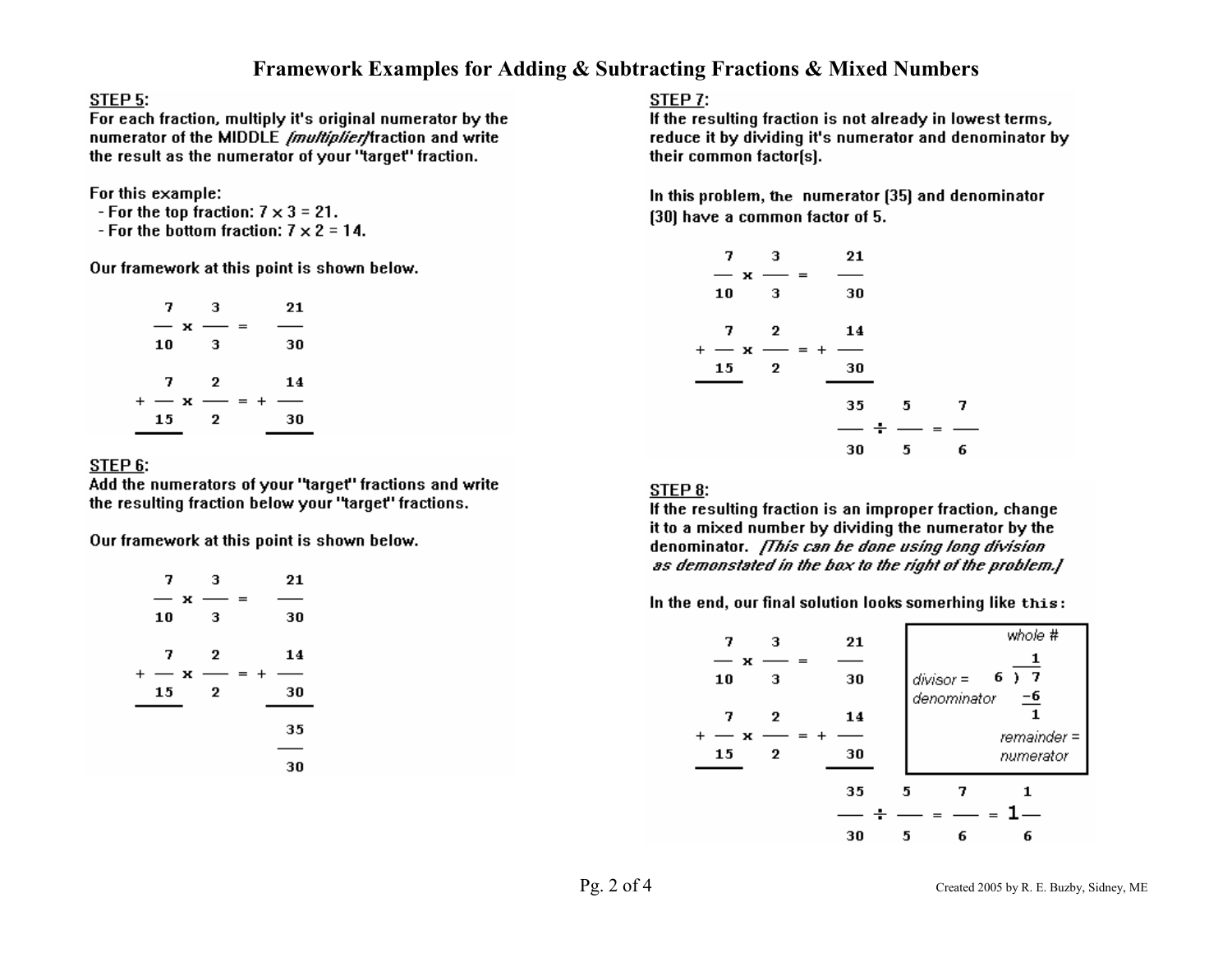# **FRACTION FRAMEWORK SUBTRACTION EXAMPLE**

**SAMPLE PROBLEM 2 (Fraction Subtraction):** 

$$
\begin{array}{cc} 13 & 5 \\ - & - \\ \hline 16 & 8 \end{array} =
$$

### STEP<sub>1:</sub>

Convert the problem layout from horizontal to vertical.

| 13 |  |
|----|--|
|    |  |
| 16 |  |
| 5  |  |
|    |  |
| 8  |  |

## STEP 2:

Determine the Least Common Denominator (LCD).

1. Check to see if the smaller denominator, 8, divides evenly into the larger denominator, 16. It DOES; therefore, 16 is our LCD and we do not have to look any further.

## STEP 3:

Create a framework similar to that shown below, placing the LCD under the fraction bar of your "target" fraction. (This is the one all the way to the right.)



## STEP 4:

For each fraction, find the number you have to multiply it's original denominator by to get the LCD your "target" fraction. Write this number both above and below the fraction bar of the MIDDLE *Imultiplierl* fraction.

**IWe can do this because "any number divided by** itself is 1" and "multiplying any number by 1 does not change its value.'7

For this example:

- The top fraction multiplier is 1, since  $16 \times 1 = 16$ .

- The bottom fraction multiplier is 2, since  $8 \times 2 = 16$ .

Our framework at this point is shown below.

| 13      |   | 1 |     |    |
|---------|---|---|-----|----|
| –<br>16 | × | 1 | $=$ | 16 |
| 5       |   | 2 |     |    |
|         | x |   | ≕   |    |
| 8       |   | 2 |     | 16 |